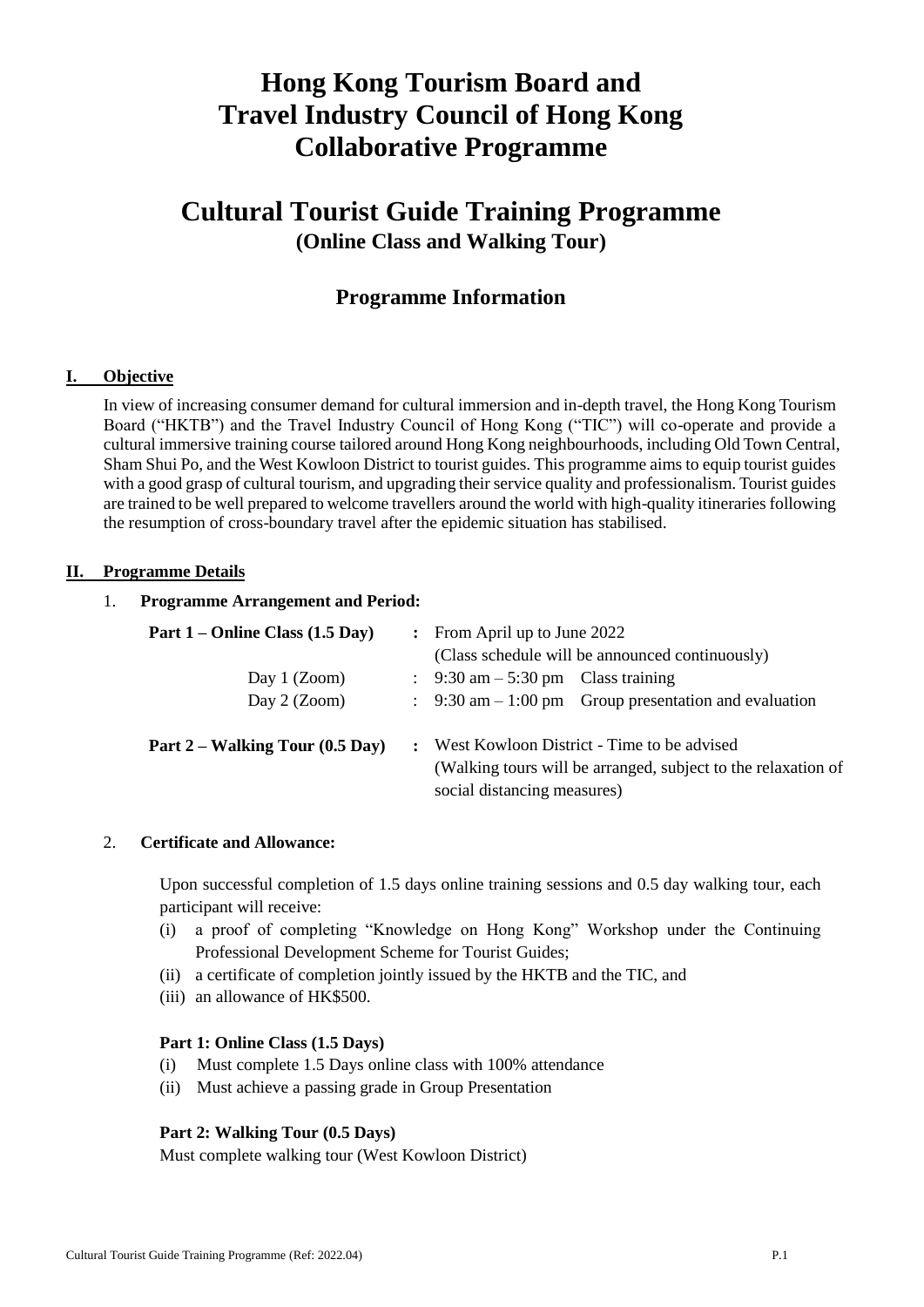## **Remarks:**

- (i) If participants could only complete Part 1 Online Class, they could still receive a proof of completing "Knowledge on Hong Kong" Workshop under the Continuing Professional Development Scheme for Tourist Guides.
- (ii) Participants must complete Part 1 Online Class before they can participate in Part 2 Walking Tour.
- 3. **Programme Quota:** 1,000 participants for the entire programme **(First Come, First Served)**
- 4. **Programme Fees: Free of charge**
- 5. **Medium of Instruction:** Cantonese (supplemented with English) (Please contact the TIC Industry Training Department for the class conducted in English)
- 6. **Target Group:** Valid Tourist Guide Pass Holders

**"Valid Tourist Guide Pass Holder"** is referred to a person who holds a valid Tourist Guide Pass when he/she submits an application, attends the programme and collects the certificate of completion and the allowance cheque (those with an invalid Tourist Guide Passes will not be considered)

## **III. Enrolment Procedures**

- 1. To enrol for the training programme, please **complete online enrolment form (**[https://forms.gle/LM8Eqwd5KLfnNY5t9\)](https://forms.gle/LM8Eqwd5KLfnNY5t9). Please note that applications by post, fax, phone or e-mail will not be considered. Admitted applicants will receive an **"Enrolment Confirmation"** with class confirmation and lessons arrangement by e-mail.
- 2. All applications will be processed on a **first-come-first-served basis**.
- 3. Applicants will be notified by e-mail whether their applications are successful or not **within three to five working days** since the date of online submission. If applicants do not receive any message or reply of application results, please contact the TIC Industry Training Department by phone on 2969- 8139 or 2807-1199 or e-mail [TG.CPD@tichk.org.](mailto:TG.CPD@tichk.org) The TIC will not be responsible for any failure or delay in submitting online enrolment form.
- 4. Each applicant can submit **ONE** enrolment form only. Duplicate submission of application form will **NOT** be processed.
- 5. Once an applicant has submitted an enrolment form (including in person and/or by e-mail), implying that the applicant has read, understood and agreed to the terms and conditions listed in **"Programme Information" and "Programme Enrolment Form"**.

## **IV. Points to Note**

- 1. Admitted applicants / participants must complete Part 1 Online Class and Part 2 Walking Tour with **100% attendance**. Lateness or early leave will be regarded as absence. Participants need to attend the class according to the date and time assigned by the TIC. Class transfer will NOT be arranged once an applicant is admitted. There is **NO arrangement for re-scheduling or absence from class.**
- 2. Enrolment is on a on a first-come-first-served basis. Applications will be processed until all the quotas are filled. All classes shall be allocated and assigned by the TIC. If an applicant's class choice is full, he/she will be allocated to another class (details will be notified after confirmation). The TIC reserves the right to select participants on a first-come-first-served basis or adjust the class schedule without prior notice. Applicants must accept that there is no guarantee that the final allocation will be their first choice.
- 3. Admitted applicants / participants should take note of the class timetable, requirements on attendance rate, etc. **NO reminder** will be given to individual participants. Should the class be cancelled,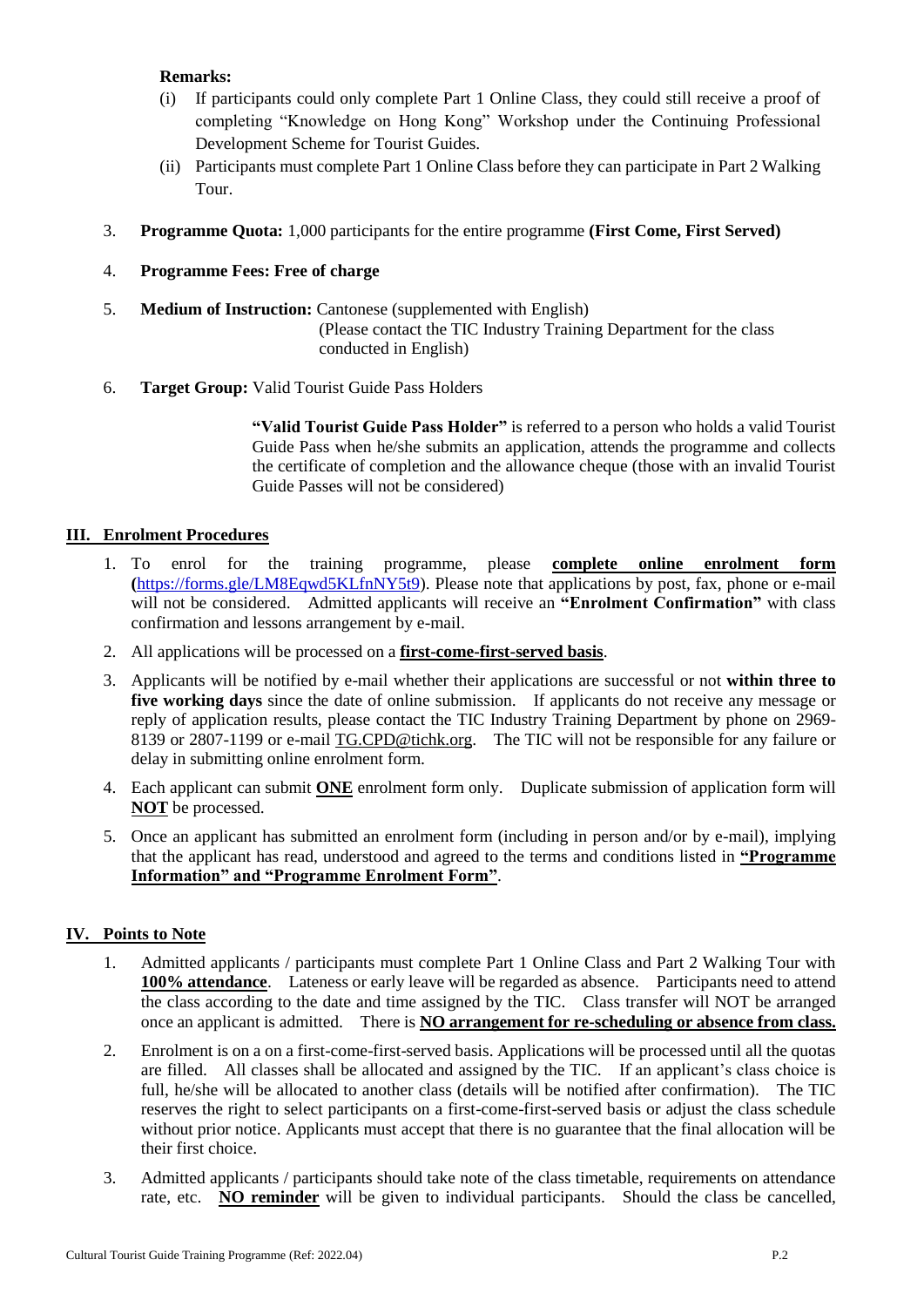participants will be notified.

- 4. Participants must clearly fill in their name printed on their Hong Kong Identity Cards and relevant information for the purpose of issuing a certificate of completion and an allowance cheque after having fulfilled the specific requirements (including having attained a passing grade in Group Presentation and filled out Programme Evaluation Form) stated on Programme Information for the training. Participants must immediately inform the TIC of any changes in contact information.
- 5. Participants are expected to collect the certificate of completion and the allowance cheque **within 2 months** from the date of completing the training. Participants will be **notified by e-mail** when the certificate and the cheque are ready for collection. Participants who do not receive any notification for the collection of the certificate and the cheque in due course may contact the TIC Industry Training Department on 2969-8139 or 2807-1199.
- 6. Participants need **to collect the certificate of completion and the cheque in person**. When collecting the certificate and the cheque, each participant **must hold a valid Tourist Guide Pass** and is required to present the official Pass for verification. Participants with an invalid Tourist Guide Passes will not be considered.
- 7. Continuing Professional Development Scheme for Tourist Guides ("CPD Scheme"):
	- (a) This training can be taken as "Knowledge on Hong Kong" Workshop under the CPD Scheme for Tourist Guides for the renewal of the Tourist Guide Pass, i.e. one of the requirements of the CPD Scheme every time tourist guides renew their Pass.
	- (b) For participants who have attended the "Hong Kong Knowledge" Workshop during the current CPD period, their hours of the training will NOT be carried over into the next CPD period.
	- (c) The CPD Scheme is only applicable to those holding the Tourist Guide Pass with three-year validity period.
- 8. The TIC reserves the right to amend and interpret the details of the programme information without prior notice. In case of any disputes, the decision of the TIC shall be final. Applicants / participants will be informed of any amendments of information.

## **V. Terms and conditions for online class**

- 1. All participants are compulsorily required to turn on webcam/front camera on mobile phone throughout the online class and they will be contacted by the TIC staff if he/she is not seen on webcam/front camera on mobile phone over 5 minutes;
- 2. Participants who are late for the online class, are not seen on webcam/front camera on mobile phone and take early leave from the online class for 20 minutes in total will be marked absent;
- 3. All participants are compulsorily required to rename their login name to his/her full name or TG Pass number for identification when he/she joins the online class. If he/she finds it difficult to rename his/her login name, he/she must write down his/her full name on a piece of paper and show it to webcam/front camera on mobile phone throughout the online class;
- 4. For the purpose of identification, all participants are strictly prohibited to wear a hat, a cap, a scarf, sunglasses and anything that cover his/her entire face or part of his/her face throughout the online class. Impersonation is strictly prohibited. The participant allowing himself/herself to be impersonated will be regarded as being absent from the online class;
- 5. All participants are compulsorily required to set their mobile phones and electronic/communication devices into silent mode before joining the online class. If a participant's mobile phone and/or electronic/communication device emit any sound during the online class, for the first time, a verbal warning will be given. The participant will be marked absent from the online class if his/her mobile phone and/or electronic/communication device emit any sound for the second time;
- 6. Roll-call is taken before the start, in the middle, after the break, and at the end of the online class;
- 7. All participants may be requested to raise hands at irregular intervals throughout the online class to ensure full attendance;
- 8. All participants are compulsorily required to attend the online class in a safe environment. If the TIC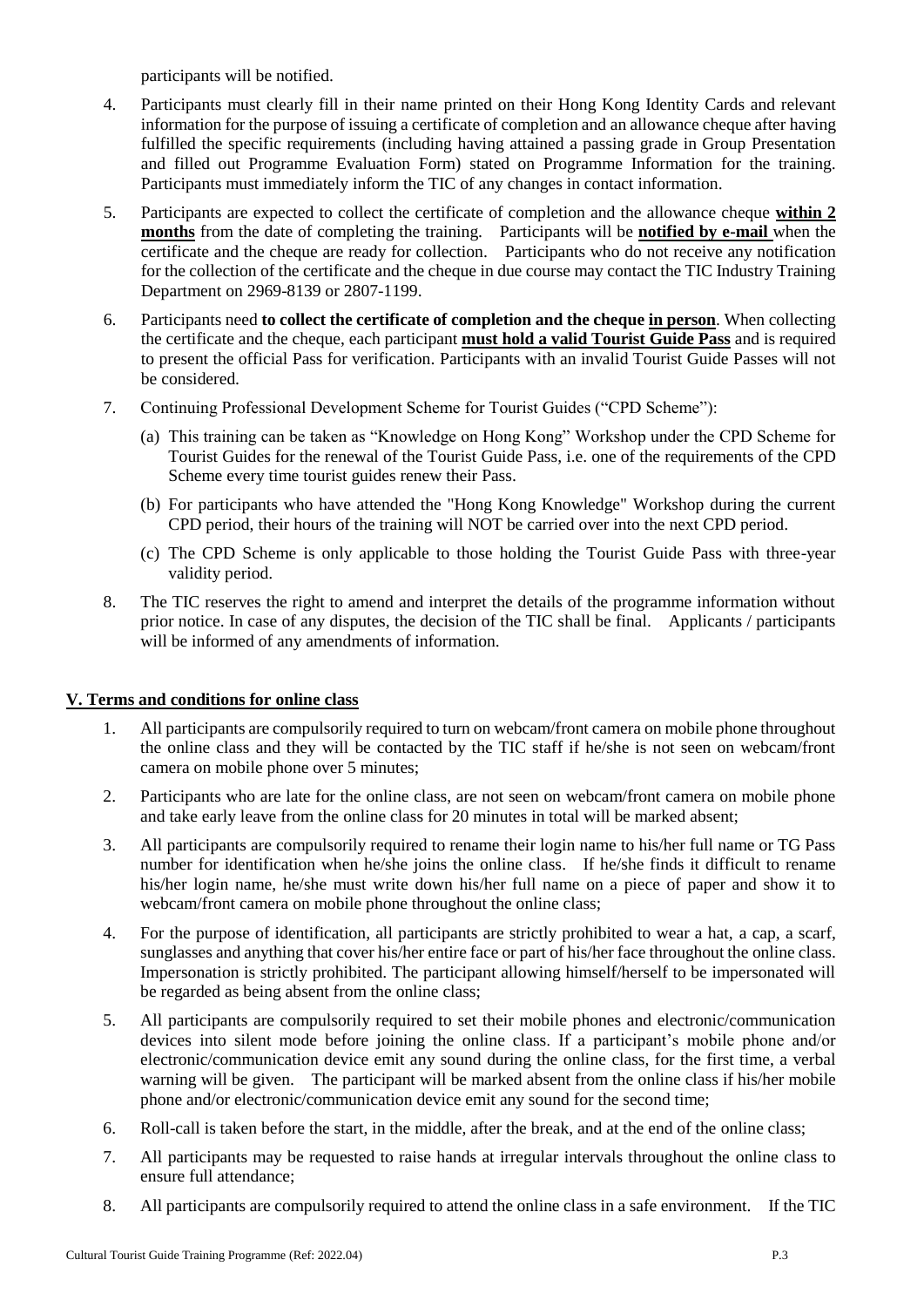finds that a participant attends the online class in a dangerous environment, such as driving a vehicle, he/she will be regarded as being absent from the online class;

- 9. Except in Q & A session, all participants are compulsorily requested to keep quiet and stay attentive throughout the online class, and comply with the instructions of the TIC staff at all times;
- 10. The TIC shall take screenshots of all participants during online class as attendance record. By participating in the online class, you consent to being screenshotted, and your images and sounds being recorded by the TIC as attendance record;
- 11. All course content is copyrighted by the TIC or co-organisers and is strictly prohibited to be reproduced, and distributed online and/or offline. The TIC reserves the right to pursue legal action.
- 12. All participants are strictly prohibited to take screenshots, photo, audio and video recording, and distribute these images, audio and video recording online and/or offline. The TIC reserves the right to pursue legal action;
- 13. The TIC reserves the right to amend at any time and interpret all the above-mentioned terms and conditions without prior notice. In case of any disputes, the decision of the TIC shall be final; and
- 14. If there is any inconsistency or conflict between the English and Chinese version of these terms and conditions, the English version shall prevail.

## **Non-compliance with the above-mentioned terms and conditions will be regarded as being absent from the online class.**

#### **VI. Bad Weather Arrangements**

- 1. When Tropical Cyclone No. 8 or above, or Black Rainstorm Warning Signal is in force, all face-to-face classes $*$  will be postponed.
- 2. When Tropical Cyclone No. 8 or above, or Black Rainstorm Warning Signal is cancelled in the following time, all classes will be held as scheduled.

| <b>Cancellation of Tropical Cyclone No. 8 or</b><br>above, or Black Rainstorm Warning Signal | <b>Arrangements</b>                                                   |
|----------------------------------------------------------------------------------------------|-----------------------------------------------------------------------|
| At 6:30 am or before                                                                         | All classes will be held as scheduled                                 |
| At $11:00$ am or before                                                                      | All classes starting at or after 2:00 pm<br>will be held as scheduled |
| At $11:30$ am or before                                                                      | All classes starting at or after 2:30 pm<br>will be held as scheduled |

#Remarks

- (i) When Tropical Cyclone No. 8 or above is in force during class time, all face-to-face classes will be suspended.
- (ii) When Black Rainstorm Warning Signal is in force, all classes in progress will continue until the end.
- 3. When Tropical Cyclone No. 3 or below, Amber or Red Rainstorm Warning Signal is in force, all classes will continue as scheduled.
- 4. Participants should notify the TIC by phone on 2969-8139 or 2807-1199 or e-mail [training@tichk.org](mailto:training@tichk.org) as soon as possible if they have practical difficulties in attending class (such as road blockage, required means of transport being affected, flooding, landslip, etc).

#### **VII. Notes on Collection of Personal Data**

- 1. The personal data provided in this application form will be used by the Travel Industry Council of Hong Kong (TIC) for the following purposes:
	- (i) to process programme applications and enrolment;